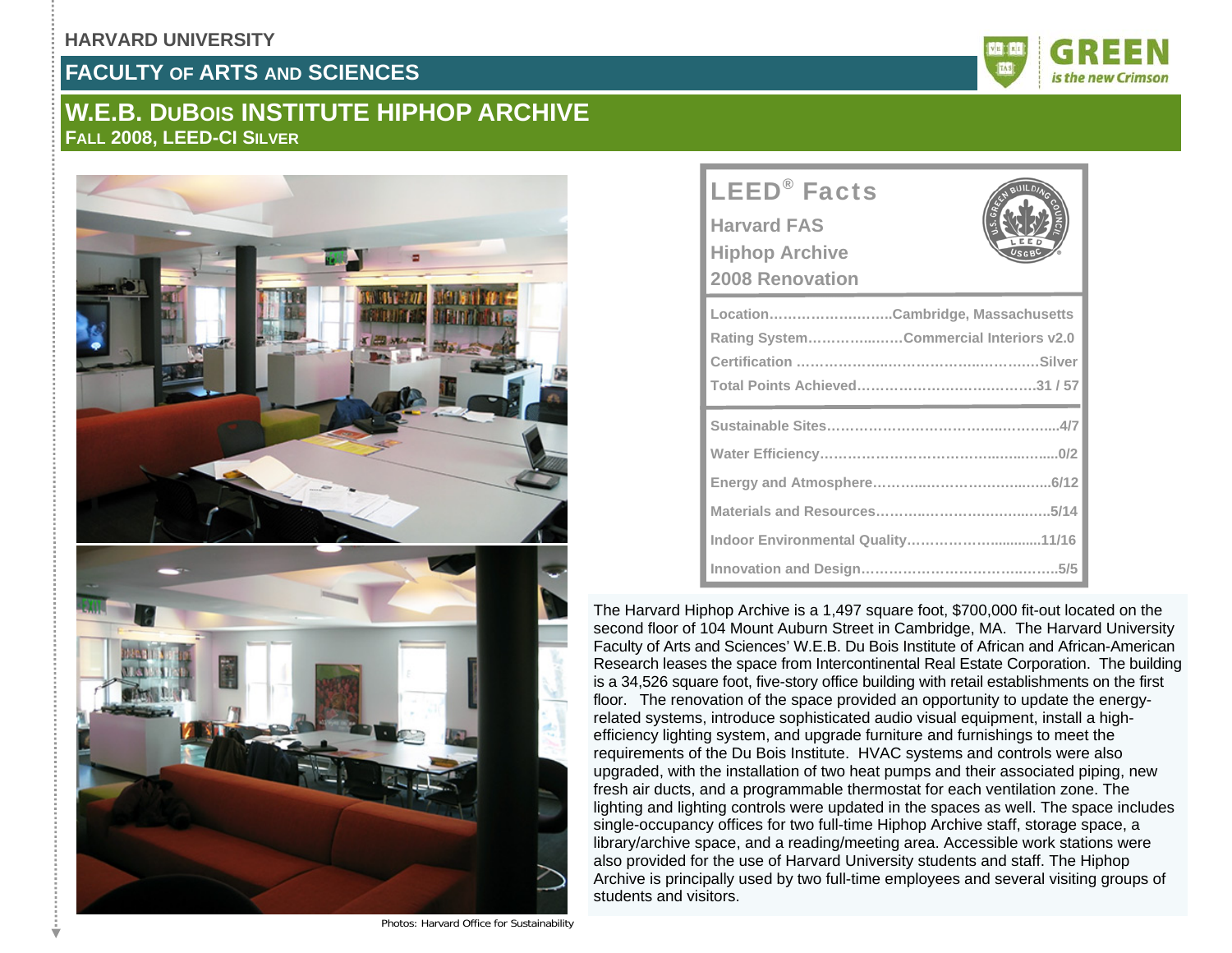

### **DRAWINGS**





Photos: Harvard University Hiphop Archive





# **PROJECT TEAM**

| Owner                                      | Harvard Faculty of Arts and Sciences                                              |
|--------------------------------------------|-----------------------------------------------------------------------------------|
| <b>Project Manager</b>                     | Petrina Garbarini, FAS                                                            |
| <b>Architect</b>                           | Utile Design                                                                      |
| Contractor                                 | Wise Construction Corporation                                                     |
| <b>HVAC Engineer</b>                       | Allied Engineering Group                                                          |
| <b>Commissioning</b><br><b>Authority</b>   | Harvard Office for Sustainability and<br><b>Facilities Maintenance Operations</b> |
| <b>Sustainability</b><br><b>Consultant</b> | <b>Harvard University</b><br><b>Office for Sustainability</b>                     |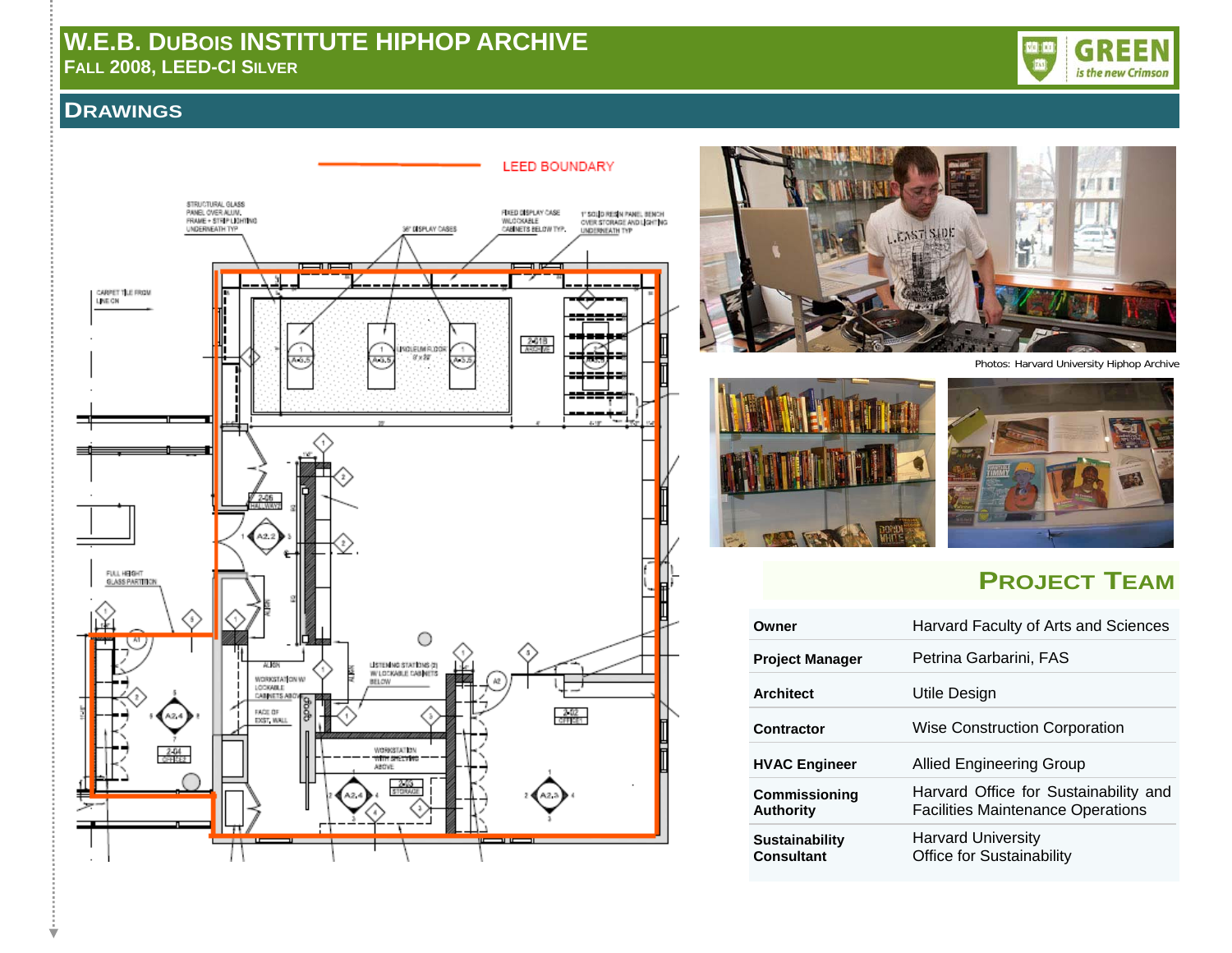### **SUSTAINABLE SITES**

## **LOCATION**



The Hiphop Archive is located on the second floor of the 104 Mount Auburn building, which is leased from a thirdparty.



Photo: Intercontinental Real Estate Corporation

- **EXECT:** Located in a densely developed urban area with easy access to amenities such as restaurants, banks, retail stores and a park.
- Within **1/4-mile radius** of the building there is access to:
	- **12** MBTA Bus Lines
	- **4** Harvard Shuttle Bus Lines
	- **1** MBTA Subway Station (0.27 miles)



These transit lines provide connections to the extensive public transportation network throughout the greater Boston area.

**Harvard's** *CommuterChoice* Program promotes alternative transportation options and provides

incentives to the Harvard community through an extensive website: www.commuterchoice.harvard.edu

 A total of **10 Bike Racks** are located outside of 104 Mount Auburn Street.



**MBTA Bus Stops** 







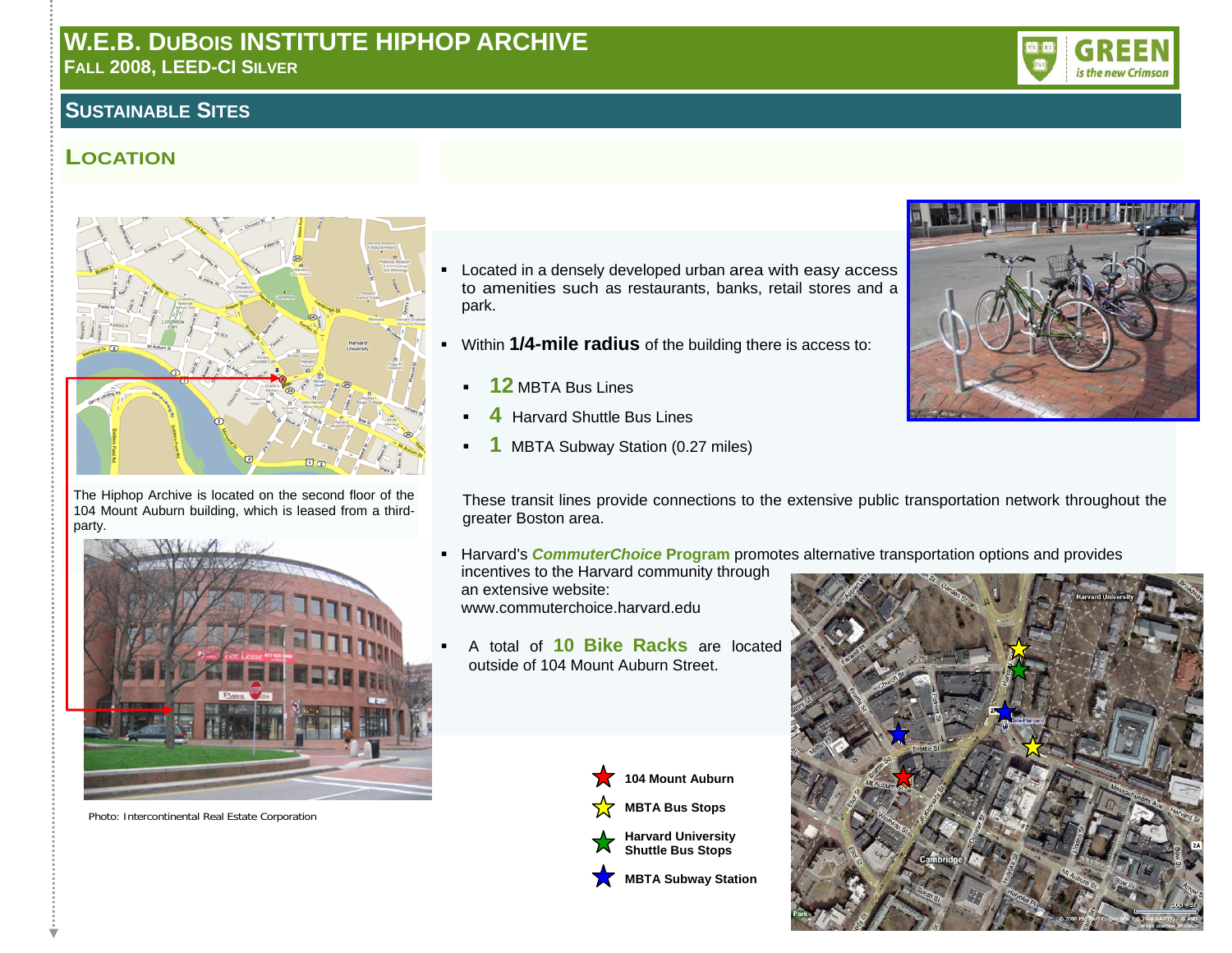

#### **ENERGY AND ATMOSPHERE**

#### **OPTIMIZING ENERGY PERFORMANCE: LIGHTING**

- The lighting power density is reduced by 27% below a baseline code-compliant space. This was achieved by using T5 and T8 linear fluorescent fixtures as well as LED downlights.
- **OCCUPANCY SENSORS** turn the lights in the space off when sensors have not been activated by motion for set periods of time.



OFS and FMO commissioning the space Photo: OFS

#### **OPTIMIZING ENERGY PERFORMANCE: EQUIPMENTAND APPLIANCES**

**97.89%** of the rated power in the space comes from ENERGY STAR® rated equipment and appliances such as LCD displays, monitors, and computers.

#### **OPTIMIZING ENERGY PERFORMANCE: HVAC SYSTEM**

The Hiphop Archive project included the following upgrades to the HVAC system: installation of two FHP Water to Air Heat Pumps, models ECO12 and EC007; fitting of two Little Giant condensate pumps; and renovation or construction to ductwork in portions of the space. The heat pumps serve the two offices located in the archive. The two condensate pumps were installed with each heat pump and circulate water back to the main condensate line allowing the condensate to be reheated or cooled depending on the time of year.

The two heat pumps temper the air delivered to the two offices throughout the year. Fresh air is delivered to each pump with a 4 inch duct that stems from the main outdoor air delivery. Temperature in each office is regulated with a programmable thermostat under the occupant's control. The occupant can set the thermostat to run on an automatic or fan setting to deliver heat or to cool the space. Under the automatic setting, the heat pump turns on or off depending on the difference between the ambient temperature and the occupant designated thermostat setting for the space. Under the heating or cooling settings, if the temperature falls out of the

allotted range set by the occupant, tempered air is delivered to the space.

The Office for Sustainability (OFS) and Harvard Facilities Maintenance Operations (FMO) served as the Commissioning Authority (CxA) for the project, and worked with the Owner, the Faculty of Arts and Sciences, to define the scope of the Commissioning Process. The goals of the commissioning process were to ensure that applicable equipment was installed and operating correctly, to document the proper performance of equipment and systems, and to ensure that the Owner's operating staff and occupants were adequately trained.

OFS and FMO tested 100% of the new HVAC equipment and 20% of the new lighting fixtures and controls. OFS performed prefunctional and functional testing on the heat pumps, lighting, and lighting controls.



OFS and FMO commissioning the space

#### **GREEN POWER**

- Renewable Energy Certificates (RECs) were purchased for **100%** of the estimated electricity consumption for the first two years after construction.
- Purchased 47, 930 KWH of RECs, which avoids emitting 128,725 pounds of C0<sub>2</sub>, and is equivalent to 6 passenger cars NOT driven for one year or 4 households' electricity use for one year.